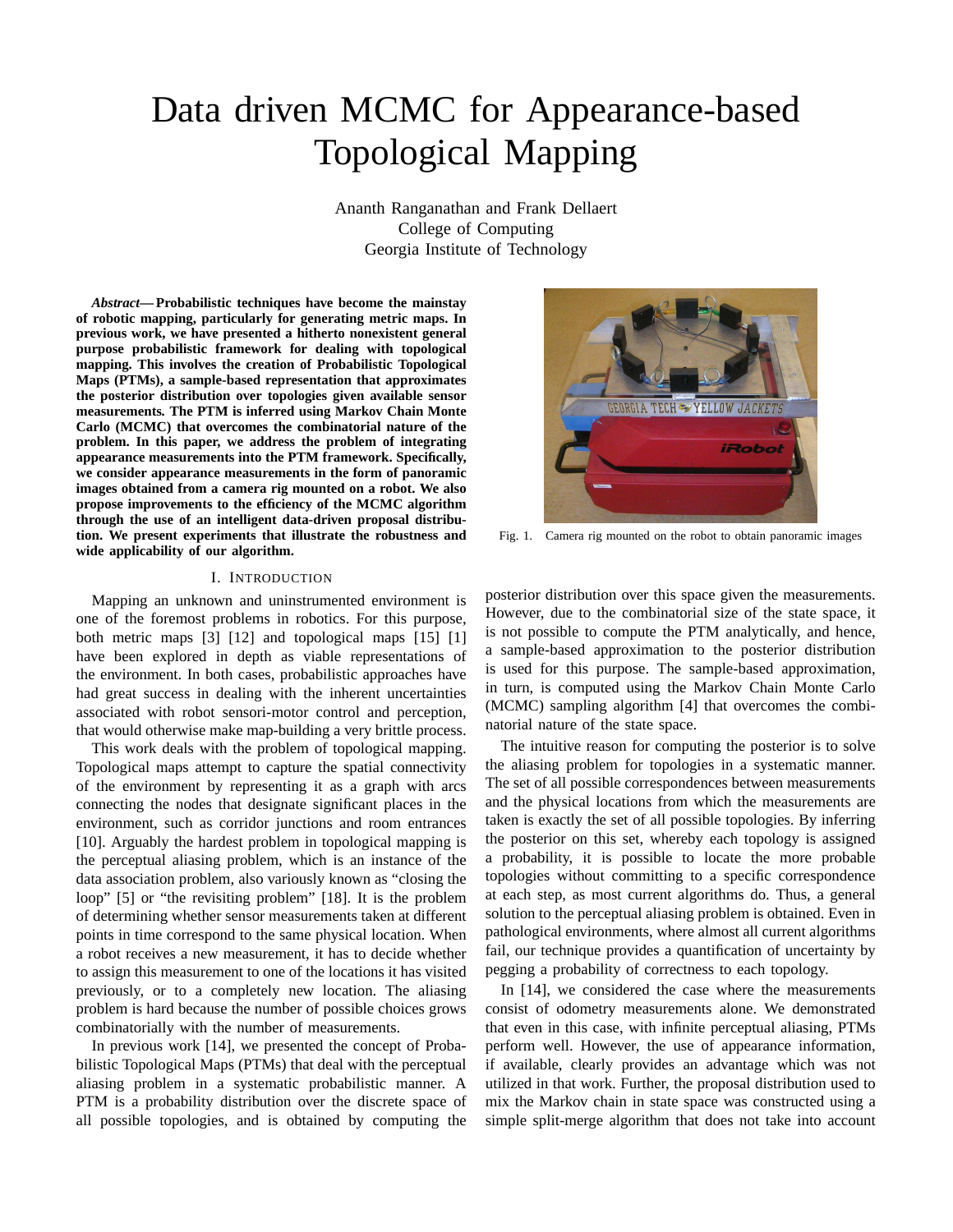

Fig. 2. A panoramic image obtained from the robot camera rig

any domain knowledge. This leads to slow mixing and results in inefficiency in some cases.

In this paper, we address both the above shortcomings in our previous work. Hence, our contribution is two-fold. First, we present a general model for incorporating appearance measurements in the construction of PTMs. As a specific instance of this model, we propose the use of panoramic images obtained from a camera rig mounted on a robot (shown in Figure 1), to obtain appearance measurements. An example of such a panoramic image is given in Figure 2.

As a second major contribution, we provide a new datadriven proposal distribution for use in the MCMC sampler. The proposal uses domain knowledge in the form of expected landmark locations, and leads to faster mixing of the Markov chain, thus making the PTM algorithm more efficient. A more general aspect of this work is that it demonstrates a means to include pose information into any MCMC proposal that deals with the space of all possible clusterings. This is true since the space of topologies is exactly the same as that of all possible clusterings of available measurements.

We use the Fourier signature [6] of a panoramic image as the appearance measurements in our appearance model. Fourier signatures, which have previously been used in the context of localization using omni-directional vision [11], are a low-dimensional representation of images using Fourier coefficients. They allow inexpensive matching of images to determine correspondence to physical locations. Further, due to the periodicity of panoramic images, Fourier signatures are rotation-invariant. This property is of prime importance when determining correspondence since the robot may be moving in different directions when the images are obtained. We present a generative model for the appearance measurements that enables their use in the PTM algorithm. The advantage of using appearance measurements in addition to odometry is illustrated through experiments.

In subsequent sections, after providing related work, we give a brief overview of PTMs and the means for estimating the posterior over the space of topologies through MCMC sampling. Subsequently, we describe our appearance model for use in the PTM algorithm, and this is followed by an explanation of the data-driven proposal distribution. In Section VI, we give details of the experiments we conducted and the results obtained, following which we conclude.

## II. RELATED WORK

Maintaining the posterior distribution over the space of topologies results in a systematic and robust solution to the aliasing problem that plagues topological mapping. Though probabilistic methods have been used in conjunction with topological maps before, none exist that are capable of dealing with the inference of the posterior distribution over the space of topologies. A recent approach by Remolina and Kuipers [15], improved upon by Savelli and Kuipers [16], gives an algorithm to build a tree of all possible topological maps that conform to the measurements, but in a non-probabilistic manner . Most instances of previous work extant in the literature that incorporate uncertainty in topological map representations do not deal with general topological maps, but with the use of Markov decision processes to learn a policy that the robot follows to navigate the environment.

Shatkay and Kaelbling [17] use the Baum-Welch algorithm, a variant of the EM algorithm used in the context of HMMs, to solve the aliasing problem for topological mapping. However, this approach is well-known to be prone to local minima in the solution space. The use of a limited, multiple-hypothesis space over correspondences through the use of POMDPs is prevalent also in the literature [20].

Others use a non-probabilistic approach to the perceptual aliasing problem by applying a clustering algorithm to the measurements to identify distinctive places, an instance being [9]. Numerous approaches also exist for the use of local appearance in place recognition, for example [19] [2]. However, all these methods are inherently brittle in the sense that they are prone to failing silently in environments with severe perceptual aliasing.

Data-driven proposals have previously been used various fields - for example in Computer Vision for image segmentation [21], and in Statistics to analyze mixture models [7]. In general, data-driven proposals cause a significant speed-up in the sampling algorithm in cases where the state space being considered is enormous. In such cases, a normal proposal would provide a number of samples that are from regions of low probability and hence get rejected, wasting the computation involved in their generation. A proposal that utilizes the data, on the other hand, directs the proposed samples towards regions of higher probability, thus increasing the MCMC acceptance ratio and reducing the number of cases where the proposed sample is rejected.

## III. PROBABILISTIC TOPOLOGICAL MAPS

We begin by giving a brief overview of Probabilistic Topological Maps (PTMs)*.* A PTM is a sample-based representation that approximates the posterior distribution  $P(T|Z)$ over topologies T given measurements Z*.* While the space of possible maps is combinatorial, a probability density over this space can be approximated by drawing a sample of possible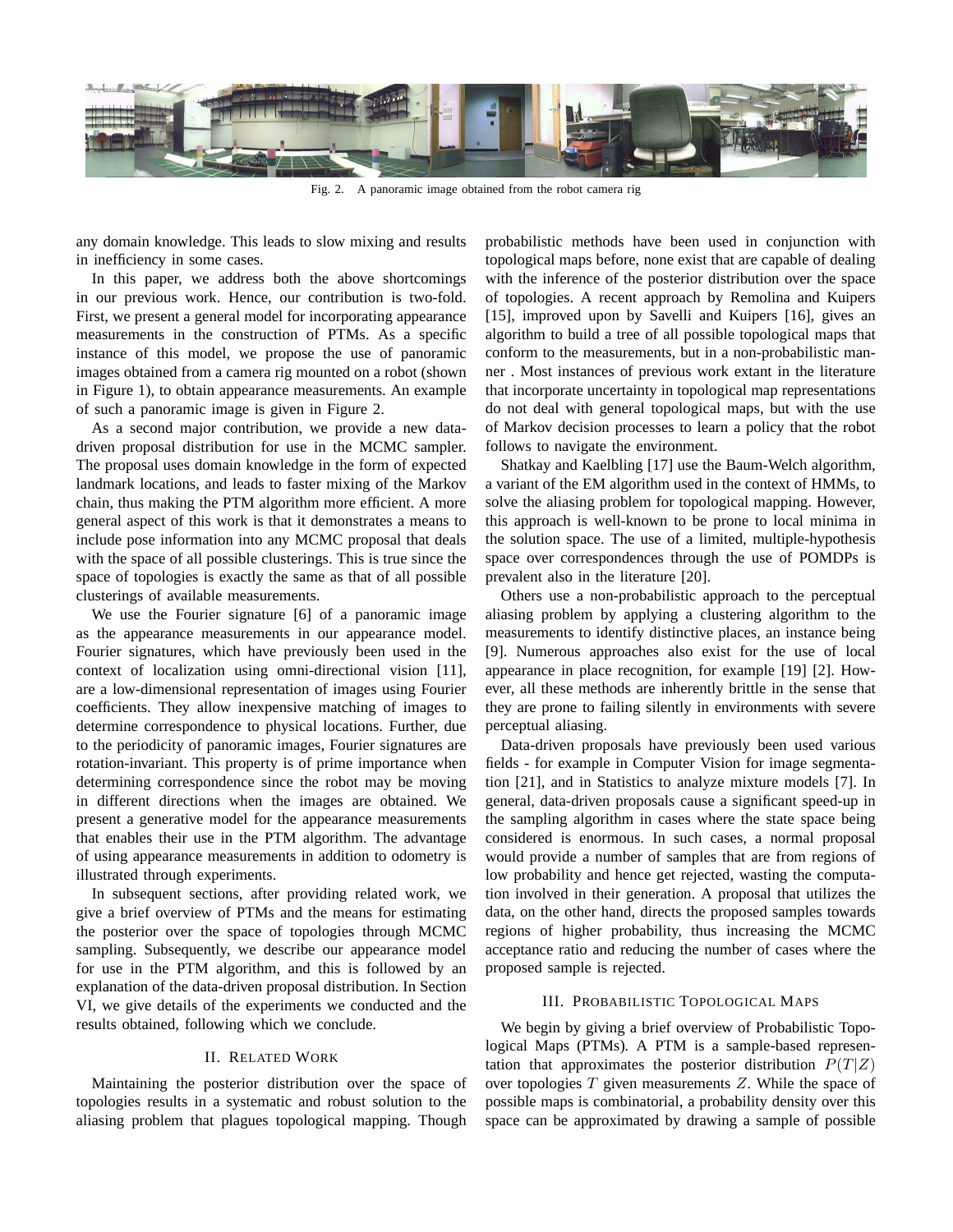

Fig. 3. Two topologies with 6 observations each corresponding to set partitions (a) with six landmarks  $({0}, {1}, {2}, {3}, {4}, {5})$  and (b) with five landmarks( $\{0\}, \{1, 5\}, \{2\}, \{3\}, \{4\}$ ) where the second and sixth measurement are from the same landmark.

maps from the distribution. Using the samples, it is possible to construct a histogram on the support of this sample set.

For the purpose of this work, we assume the availability of a "landmark detector" that detects a landmark when it is near. While the problem of landmark detection is an important one in itself, we do not consider it in this paper. No knowledge of the correspondence between landmark measurements and the actual landmarks is given to the robot - indeed, that is exactly the topology that we seek. The problem then is to compute the discrete posterior probability distribution  $P(T|Z)$  over the space of topologies.

### *A. Topologies as set partitions*

To infer the PTM from the measurements, we exploit the equivalence between topologies of an environment and set partitions of landmark measurements, which group the measurements into a set of equivalence classes. When all the measurements of the same landmark are clustered together, this naturally defines a partition on the set of measurements. Let the set of measurements be denoted as  $Z = \{z_i | i \in$  $[1, N]$ , where N is the number of measurements (the number of landmarks seen by the robot). If the number of distinct landmarks in the environment is  $M$  ( $M \leq N$ ), then a topology T can be represented as the set partition of the set  $Z, T =$  $\{S_i | j \in [1, M]\},$  where each  $S_i$  is a set of measurements such that  $S_{j1} \cap S_{j2} = \phi \ \forall j1, j2 \in [1, M], j1 \neq j2$ and  $\bigcup_{j=1}^{M} S_j = Z$ . The set  $S_j$  contains the measurements corresponding to the jth distinct landmark in the environment. As an aside, we note that we only deal with planar topologies in this work.

It can be seen that a topology is nothing but an assignment of measurements to sets in the partition. This results in the above mentioned isomorphism between topologies and set partitions. An example of the encoding of topologies as set partitions is shown in Figure 3. The number of possible topologies is thus equal to the number of set partitions of the set of measurements (and hence, also to the set of all possible clusterings of the set of measurements). This number is called the *Bell number* [13], and grows hyper-exponentially with the number of measurements.

## **Algorithm 1** The Metropolis-Hastings algorithm

- 1) Start with a valid initial topology  $T_t$ , then iterate once for each desired sample
- 2) Propose a new topology  $T_t'$  using the *proposal distribution*  $Q(T_t \rightarrow T'_t)$
- 3) Calculate the *acceptance ratio*

$$
a = \frac{P(T'_t|Z^t)}{P(T_t|Z^t)} \frac{Q(T'_t \to T_t)}{Q(T_t \to T'_t)}
$$
(1)

where  $Z^t$  is the set of measurements observed up to and including time t.

4) With probability  $p = \min(1, a)$ , accept  $T'_t$  and set  $T_t \leftarrow T'_t$ . If rejected we keep the state unchanged (i.e. return  $T_t$  as a sample).

## *B. Inferring PTMs using Markov chain Monte Carlo*

The aim of inference in the space of topologies is to obtain the posterior probability distribution on topologies  $P(T|Z)$ . We use Markov chain Monte Carlo (MCMC) sampling to perform inference in the combinatorial state space of topologies,

All MCMC methods work by running a Markov chain over the state space with the property that the chain ultimately converges to the target distribution of interest, in this case the posterior over topologies. Once the chain has converged, subsequent states visited by the chain are considered to be samples from the target distribution. The Markov chain itself is generated using a proposal distribution that is used to propose the next state in the chain, a move in state space, possibly by conditioning on the current state. The Metropolis-Hastings algorithm, a general MCMC method, provides a technique whereby the Markov chain can converge to the target distribution using any arbitrary proposal distribution, the only important restriction being that the chain be capable of reaching all the states in the state space.

The pseudo-code to generate a sequence of samples from the posterior distribution  $P(T|Z)$  over topologies T using the Metropolis-Hastings algorithm is shown in Algorithm 1 (adapted from [4]). Intuitively, the algorithm samples from the desired probability distribution  $P(T|Z)$  by rejecting a fraction of the moves generated by a proposal distribution  $Q(T'_t; T_t)$ , where  $T_t$  is the current state and  $T'_t$  is the proposed state. The fraction of moves rejected is governed by the acceptance ratio  $a$  given by (1), the computation of which requires the design of a proposal density and evaluation of the target density.

The target distribution  $P(T|Z)$  is computed through the use of Bayes Law

$$
P(T|Z) \propto P(Z|T)P(T) \tag{2}
$$

where  $P(T)$  is a prior on topologies and  $P(Z|T)$  is the observation likelihood. In [14], we considered the case where Z is just the set of odometry measurements. The odometry likelihood was computed by Rao-Blackwellization of landmark locations using a prior distribution on the landmark locations. We used a simple split-merge proposal distribution to move the Markov chain through the state space. For more details, see [14].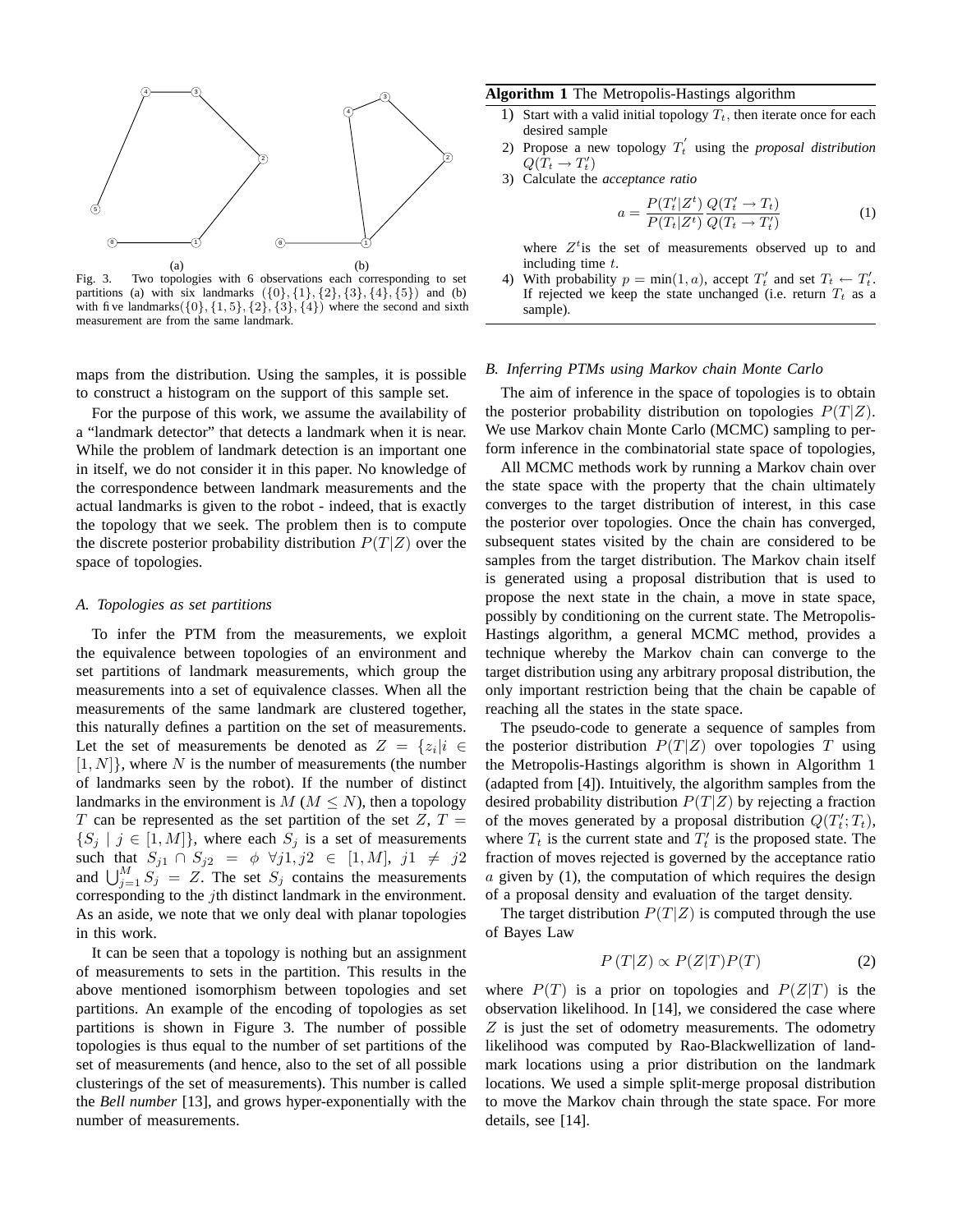#### IV. INCORPORATING APPEARANCE MODELS IN PTMS

If, in addition to odometry, appearance measurements are also taken into consideration, the set of measurements  $Z$  consists of odometry measurements  $O$  and appearance measurements A, so that  $Z = \{A, O\}$ . Also, note that the odometry and appearance measurements are conditionally independent given the topology  $T$ , since the topology determines the correspondence between measurements and physical landmarks. Using this independence in (2), we get

$$
P(T | O, A) = kP(O, A|T)P(T)
$$
  
= 
$$
kP(O|T)P(A|T)P(T)
$$
 (3)

where  $k$  is the normalization constant. The evaluation of the odometry likelihood  $P(O|T)$  is discussed in [14] and is not considered here. We deal with modeling appearance to evaluate the appearance likelihood  $P(A|T)$  in this section.

Fourier signatures, which we use as appearance measurements, are computed by calculating the 1-D Fourier transform of each row of the panoramic image and storing only the first few coefficients corresponding to the lower spatial frequencies [11]. While more popular dimensionality reduction techniques such as PCA [8] exist, the drawback of such systems is the need to further preprocess the measurement images in order to obtain rotational invariance. In contrast, the magnitudes of Fourier coefficients in a Fourier signature are rotation-invariant since panoramic images are periodic. Hence, a Fourier signature yields a low-dimensional, rotation-invariant representation of the image. We use images obtained from an eight-camera rig mounted on a robot to produce panoramic images as shown in Figures 1 and 2. The eight images thus obtained are mosaicked automatically to form a  $360^0$  view of the environment.

In our case, Fourier signatures are calculated using a modification of the procedure given in [11]. First, a single row image obtained by averaging the rows of the input image is calculated and subsequently, the one-dimensional Fourier transform of this image is performed. This gives us the Fourier signature of the image. It is to be noted that Fourier signatures do not comprise an error-free source of measurements. If that were the case, then the need for a probabilistic treatment would not arise. Most of the errors in the measurements take the form of false positives, in the sense that images from distinct physical locations often yield similar Fourier signatures. This is due to perceptual aliasing and the extreme compression of the image data into a Fourier signature. However, when used in the PTM algorithm in conjunction with odometry, they still produce good results as we demonstrate in Section VI.

We begin by denoting the set of appearance measurements as  $A = \{a_i | 1 \leq i \leq N\}$ , where N is the number of measurements (the number of landmarks observed by the robot during its run). Let the number of distinct landmarks in the environment be  $M$  ( $M \le N$ ). Evaluation of the appearance likelihood is performed by introducing the hidden parameter  $Y = \{y_j | 1 \leq j \leq M\}$ , where each  $y_j$  corresponds to a distinct landmark. The hidden parameter denotes the "*true appearance*" of each landmark in the topology. As we do not



Fig. 4. The Bayesian network (b) that encodes the independence assumptions for the appearance measurements in the topology (a) given the true appearance  $Y = \{y_1, \ldots, y_5\}$  at all the landmark locations.

need to compute  $Y$  when inferring topologies, we marginalize over it so that

$$
P(A | T) = \int_{Y} P(A | Y, T) P(Y | T)
$$
 (4)

where  $P(A|Y,T)$  is the measurement model and  $P(Y | T)$  is the prior on the appearance. We assume that the appearance of a landmark is independent of all other landmarks, so that each  $y_j$  is independent of all other  $y_{j'}$ . The prior  $P(Y | T)$ can thus be factored into a product of priors on the individual  $y_j$ .

$$
P(Y | T) = \prod_{j=1}^{M} P(y_j)
$$
 (5)

As seen in Section III-A, the topology  $T$  introduces a partition on the set of appearance measurements by determining which "true appearance"  $y_i$  each measurement  $a_i$ actually measures, i.e the partition encodes the correspondence between the set  $A$  and the set  $Y$ . Also, given  $Y$ , the likelihood of the appearance can be factored into a product of likelihoods of the individual appearance instances. This is illustrated using an example topology in Figure 4, where the Bayesian network encodes the independence assumptions in the appearance measurements. Hence, denoting the *j*th set in the partition as  $S_i$ , we rewrite  $P(A | Y, T)$  as -

$$
P(A | Y, T) = \prod_{j=1}^{M} \prod_{a_i \in S_j} P(a_i | y_j)
$$
 (6)

where the dependence on  $T$  is subsumed in the partition. Combining Equations (4), (5) and (6), we get the expression for the appearance likelihood as

$$
P(A | T) = \prod_{j=1}^{M} \int_{y_j} P(y_j) \prod_{a_i \in S_j} P(a_i | y_j)
$$
 (7)

In our case, each appearance measurement  $a_i$  is a Fourier signature vector given as  $a_i = \{a_{i1}, a_{i2}, \dots, a_{iK}\}\,$ , where  $a_{ik}$ is the kth Fourier component in the Fourier signature. Also,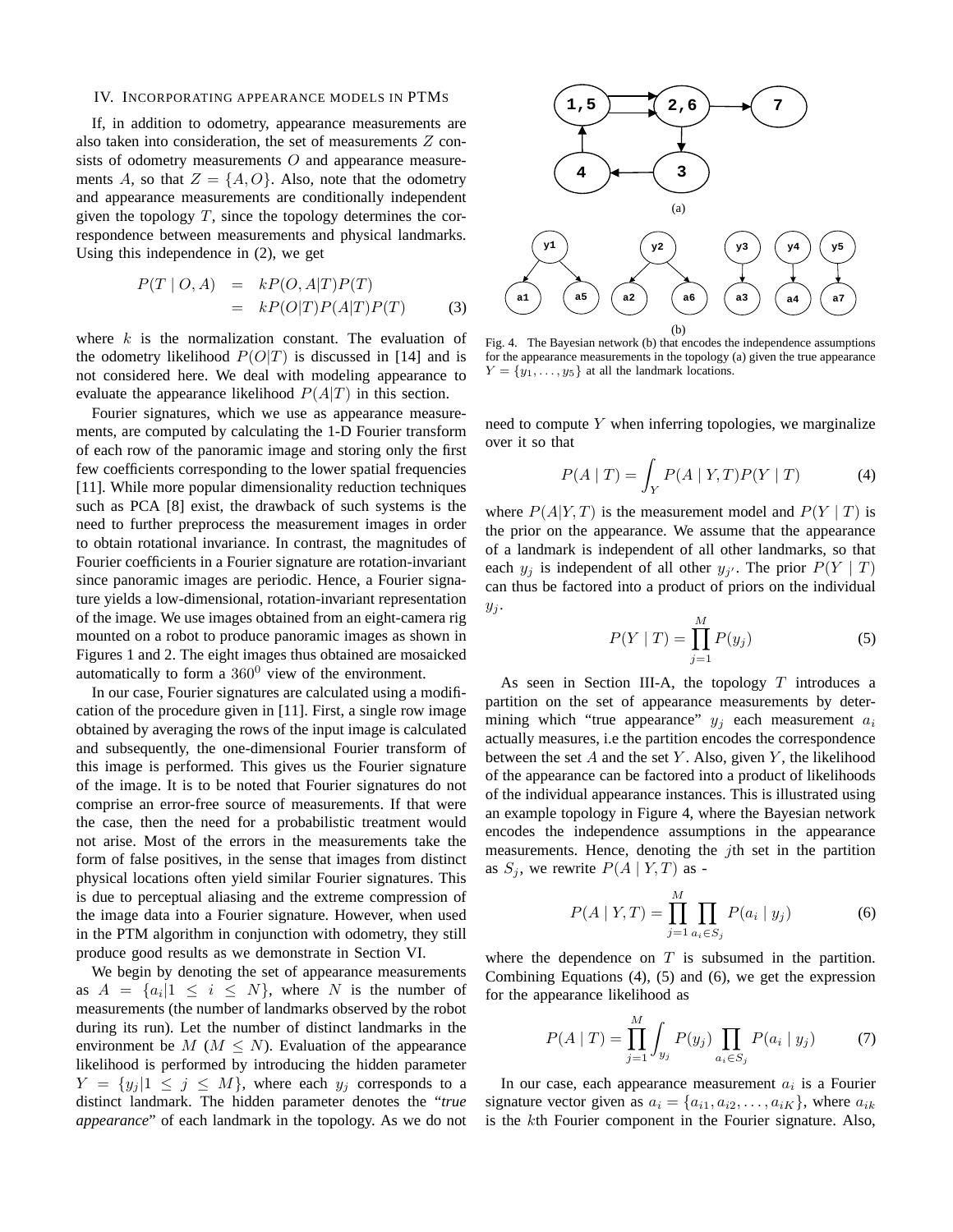we assume a similar vector form for the hidden appearance variables  $y_i$ , so that  $y_i = \{y_{i1}, y_{i2}, \ldots, y_{iK}\}\.$  Moreover, we assume that the frequency components of the Fourier signature given the corresponding appearance variable are independent, and hence, can be factored, as can be the prior over the hidden appearance variables. Consequently, we can rewrite (7) to get the expression for the appearance likelihood as

$$
P(A | T) = \prod_{j=1}^{M} \prod_{k=1}^{K} \int_{y_{jk}} P(y_{jk}) \prod_{a_i \in S_j} P(a_{ik} | y_{jk})
$$
 (8)

In the above equation,  $P(y_{jk})$  is a prior on appearance in the environment, and  $P(a_{ik} | y_{ik})$  is the appearance measurement model. Evaluation of the appearance likelihood requires the specification of these two quantities.

We assume the measurement noise in the Fourier signatures to be Gaussian distributed so that the model for appearance instance  $a_{ik}$ , belonging to the *j*th set  $S_i$ , is also a Gaussian centered around the "true appearance"  $y_{jk}$  with variance  $\sigma_{jk}^2$ . Since we do not know either of these parameters, we further model them hierarchically in a proper Bayesian manner. Hierarchical conjugate priors are placed on  $\sigma_{jk}^2$  and  $y_{jk}$ : the prior on  $\sigma_{jk}^2$  being an inverse gamma distribution while the prior on  $y_{jk}$  is taken to be a Gaussian distribution with mean μ and variance  $\frac{\sigma_{jk}^2}{\kappa}$ . This particular choice of conjugate priors allows the integration in (8) to be performed analytically. The appearance model can then be summarized as

$$
a_{ik} \sim \mathcal{N}(a_{ik}; y_{jk}, \sigma_{jk}^2) \text{ where } a_i \in S_j
$$
  
\n
$$
y_{jk} \sim \mathcal{N}(y_{jk}; \mu, \frac{\sigma_{jk}^2}{\kappa})
$$
  
\n
$$
\sigma_{jk}^2 \sim IG(\sigma_{jk}^{-2}; \alpha_k, \beta_k)
$$
  
\n(9)

where IG denotes the inverse gamma distribution. Note that while the value of  $\kappa$  is generally chosen so that the prior on  $y_{ik}$  is vague, we usually have some extra "world knowledge" that can be used to set the values of the hyper-parameters  $\alpha_k$ and  $\beta_k$ . For example, if we expect the value of the Fourier signature to vary by only a small amount in the neighborhood of a given location, the prior on  $\sigma_{jk}^2$  should reflect this knowledge by being peaked about a specific value.

The generative model for Fourier signature measurements specified by (9) is now used to compute the appearance likelihood given by (8). In addition to integrating over  $y_{jk}$ , we also integrate over the variance  $\sigma_{jk}^2$  as we are not interested in its value. It follows that

$$
P(A \mid T) = \prod_{j=1}^{M} \prod_{k=1}^{K} \int_{\sigma_{jk}^2} IG(\alpha_k, \beta_k) \times
$$

$$
\int_{y_{jk}} \mathcal{N}(\mu, \frac{\sigma_{jk}^2}{\kappa}) \left(\mathcal{N}(y_{jk}, \sigma_{jk}^2)\right)^{|S_j|} \tag{10}
$$

Due to the use of conjugate priors, this computation can be performed analytically.

Now that the appearance likelihood can be evaluated from (10), this can be used in (3) to compute the target distribution.

## **Algorithm 2** The Proposal Distribution

1) Select a merge or a split with probability  $\left\{\frac{N_M}{N_M+N_S}, \frac{N_S}{N_M+N_S}\right\}$ o

- 2) **Merge move:**
	- if T contains only one set, re-propose  $T' = T$ , hence  $r=1$
	- otherwise select two sets at random, say  $R$  and  $S$ 
		- a) Let  $D$  be the distance between the locations corresponding to  $R$  and  $S$  obtained by optimizing the odometry wrt T

b) 
$$
T' = (T - \{R\} - \{S\}) \cup \{R \cup S\} \text{ and } Q(T \to T') = \frac{\exp\left(-\frac{D^2}{\sigma^2}\right)}{2\sigma^2}
$$

c)  $Q(T' \rightarrow T)$  is obtained from the reverse case 3(c), hence  $r = \frac{N_M + N_S}{N_M + N_S'} \exp\left(\frac{D^2}{\sigma^2}\right)$ , where  $N_M'$  and  $N_S'$ are the number of merge and split moves possible from  $T^{\prime}$ 

## 3) **Split move:**

- if T contains only singleton sets, re-propose  $T' = T$ , hence  $r = 1$
- otherwise select a non-singleton set  $U$  at random from  $T$ and split it into two sets  $R$  and  $S$ .
- a)  $T' = (T \{U\}) \cup \{R, S\}$
- b) Let  $D$  be the distance between the locations corresponding to  $R$  and  $S$  obtained by optimizing the odometry wrt  $T'$
- 
- c)  $Q(T \rightarrow T') = \frac{1}{N_M + N_S}$ <br>d)  $Q(T' \rightarrow T)$  is obtained from the reverse case 2(b), hence  $r = \frac{N_M + N_S}{N_M' + N_S'}$  exp  $\left(-\frac{D^2}{\sigma^2}\right)$ , where  $N_M'$  and  $N_S'$ are as defined in  $\tilde{2}(c)$

The target distribution, in turn, is needed to compute the acceptance ratio in the Metropolis-Hastings algorithm, as has been mentioned before.

The appearance model presented above is not specific to Fourier signatures. Indeed, it is a general purpose clustering model that assumes that the data are distributed as a mixture of Gaussians. A topology labels each data instance as arising out of one of the mixture components, where the number of mixture components is equal to the number of sets in the set partition corresponding to the topology.

## V. DATA-DRIVEN PROPOSAL DISTRIBUTION

Consider a topology  $T = \{S_i | j \in [1, M]\}$ , where the  $S_i$ are sets in a set partition of the measurements as before. If the Markov chain is currently in the state  $T$ , the task of the proposal distribution is to propose a new topology  $T'$  from  $T$ . With reference to the calculation of the Metropolis-Hastings acceptance ratio in  $(1)$ , the probability of the step from  $T$  to  $T'$  as well as the reverse step has to be computed. We now present a data-driven proposal distribution that accomplishes this task in an efficient manner so that the Markov chain mixes rapidly across the state space.

The basic steps of the proposal consist of the merge and the split moves as in [14]. A *merge* move occurs when two of the sets in the set partition corresponding to  $T$  are merged to yield  $T'$ . Analogously, a *split* move occurs when a set in  $T$  is split into two. The number of ways in which a merge move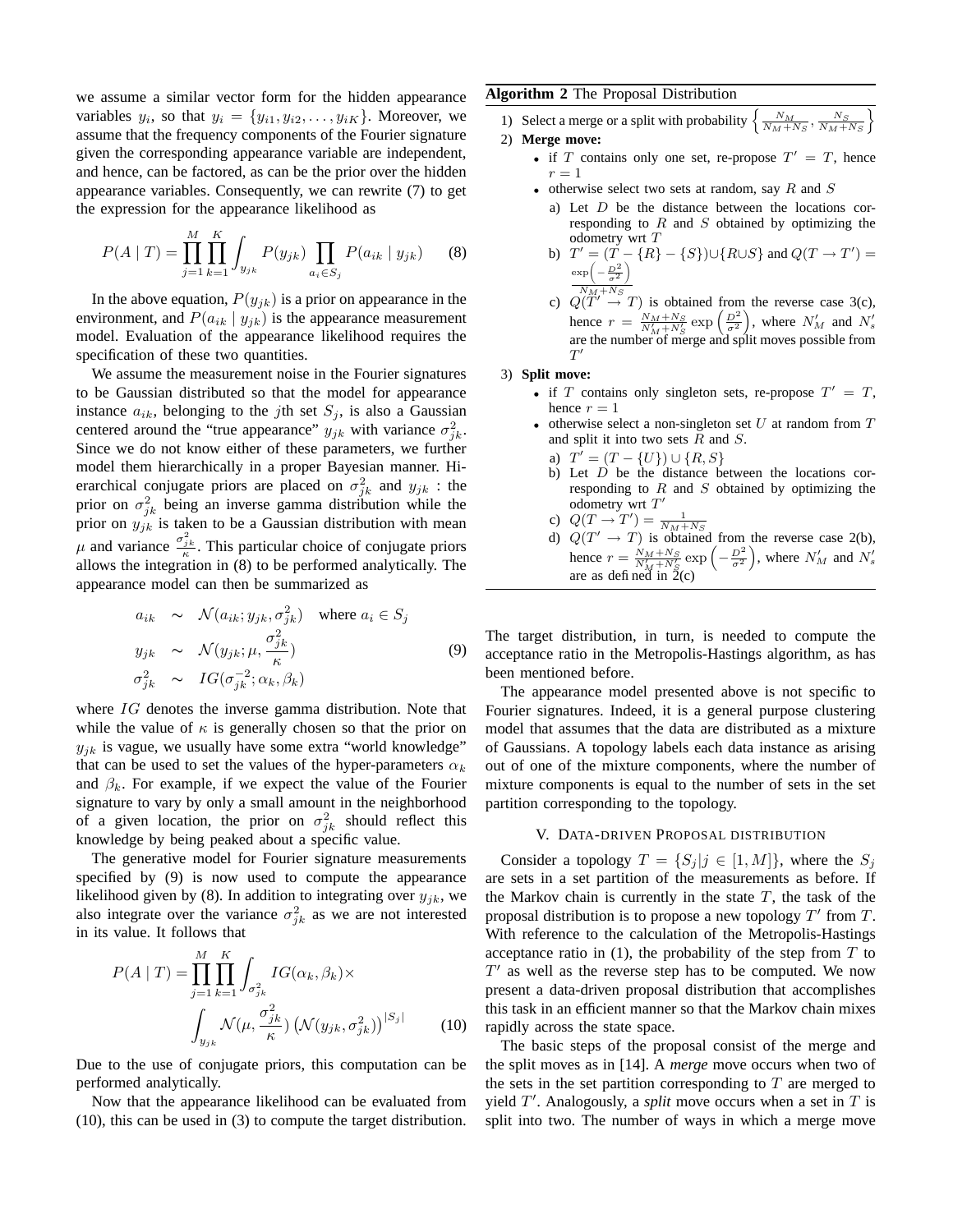

Fig. 5. Odometry of the robot plotted with the laser measurements for the first experiment.

can occur is given as  $N_M = \binom{M}{2}$ ,  $M > 1$ . To calculate the number of possible ways a split move can occur, let  $N_{St}$  be the number of non-singleton sets in the partition. Clearly,  $N_{St}$ is the number of sets in the partition that can be split. Out of these  $N_{St}$  sets, we pick a random set R to split. The number of possible ways to split R into two subsets is given by  $\{ |R| \atop 2 \}$ . Here  $\{m\}$  denotes the Stirling number of the second kind that gives the number of possible ways to split a set of size  $n$  into  $m$  subsets [13]. Hence, the total number of ways a split move can occur on T is given by  $N_S = N_{St} \binom{|R|}{2}$ .

The data-driven proposal distribution, which computes the proposal ratio  $r$  used in the calculation of the acceptance ratio in (1), is given in Algorithm 2. The proposal begins by picking a split or merge move according to the proportion of the number of ways these moves are possible.

Subsequently, if a merge move is chosen, two random sets from the partition are chosen to be merged. Now, however, the knowledge of the odometry measurements is used to calculate the probability of the proposal. Intuitively, measurements that are taken when the robot pose is almost the same have a higher probability of being from the same landmark, and should have a higher probability of being merged.

The landmark locations corresponding to the sets to be merged are obtained from the optimal robot trajectory, which in turn is obtained by optimizing the odometry under the constraints required by topology  $T$  [14]. The topology  $T$  requires certain landmark measurements to correspond to the same physical landmark, i.e to occur at the same physical location. However, enforcing this constraint causes the trajectory of the robot to diverge from the odometry measurements. The optimal trajectory minimizes the total error due to divergence from the odometry measurements and not enforcing the constraints dictated by the topology  $T$ . The probability of the merge step is then obtained using the distance  $D$  between the landmarks that we are proposing to merge as  $\exp\left(-\frac{D^2}{\sigma^2}\right)$ , where  $\sigma^2$  is a variance that encodes our belief in the distance between landmarks, or equivalently, the scale of the environment.

The analogous calculation for the split step is now simple



Fig. 6. Schematic of robot path overlaid on a floorplan of the environment for the first experiment.



Fig. 7. Landmark locations obtained from simulated odometry for the second experiment.

|                        | Data-driven<br>proposal | General proposal |
|------------------------|-------------------------|------------------|
| $1^{st}$ experiment    | $\vert$ 9 minutes       | 46 minutes       |
| $2^{nd}$<br>experiment | 51 minutes              | $> 6$ hours      |

Fig. 8. Running times for computing the PTM using the two proposals in both the experiments. The data-driven proposal speeds up the algorithm by at least a factor of five.

since the probability of the split itself is just the inverse of total possible moves from T. Note that the merge moves proposed in the above scheme will often have a low probability since the majority of landmarks chosen for merging will not be close together. To prevent this, a gating scheme is used that selects the landmarks to be merged preferentially based on their being closer together than a pre-defined threshold.

#### VI. EXPERIMENTS

We now present experiments to validate our algorithm. The experiments were performed on an ATRV-Mini robot mounted with an eight camera rig and the landmarks in the runs were selected manually.

The first experiment was conducted over an entire floor of a building and consisted of a robot run containing two loops, a bigger loop enclosing a smaller loop. Twelve landmarks were observed by the robot during the run, shown overlaid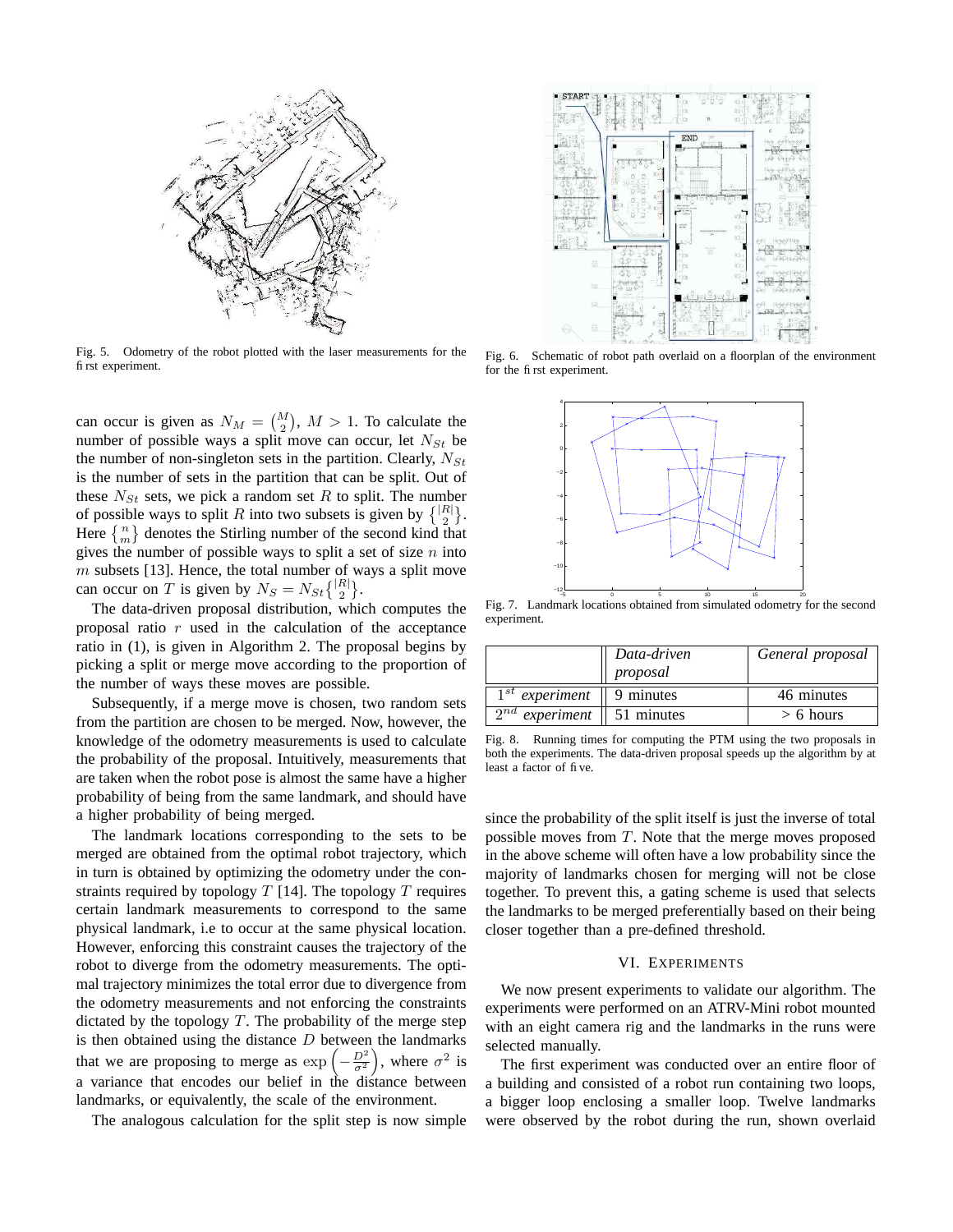

Fig. 9. Topologies with highest posterior probability mass for the first experiment using only odometry. (a) receives 43% of the probability mass while (b), (c), (d) and (e) receive 14%, **7.3%**, 3.9% and 2.8% of the probability mass respectively. The ground truth topology is (c).



Fig. 10. Topologies constituting the PTM for the first experiment using both odometry and appearance. (a) receives **99.5%** of the probability mass while (b), (c), (d) and (e) receive  $0.25\%$ ,  $0.14\%$ ,  $0.12\%$  and  $0.01\%$  of the probability mass respectively. The ground truth topology is (a).

on a floorplan of the experimental area in Figure 6. The odometry of the robot with the laser plotted on top is shown in Figure 5. Using only the odometry measurements, the ground truth topology received a low probability mass due to noisy odometry. The five most probable topologies in the PTM obtained are given in Figure 9.

We now repeat the experiment, but this time also using the appearance measurements in addition to the odometry. The first five frequencies of the Fourier signatures were used for this purpose. The values of the variance hyper-parameters in the appearance model were set so that the prior over the variance is centered at 500 with a variance of 50. When appearance is also included, the results (shown in Figure 10) shift dramatically since there is little perceptual aliasing in this environment. Although five topologies appear in the PTM, the ground truth topology receives almost all of the probability mass. This experiment illustrates the fact that when reliable measurements are available, our approach produces a PTM that is sharply peaked in the space of topological maps. More specifically, the appearance measurements help disambiguate noisy odometry data in this case. The improvement in running time using the data-driven proposal is given in Table 8.To demonstrate the scalability of our algorithm, we conducted a second experiment in simulation in an environment where the robot was made to traverse a number of loops. A total of 33 landmarks were observed by the robot in the run. The landmark locations obtained from odometry generated during the simulated run are shown in Figure 7. Using the data-driven proposal speeds up the algorithm by a factor of six (Table 8) as compared to the general split-merge proposal [14]. The four most likely topologies in the PTM are shown in Figure 11.

In the above experiments, we test the convergence of the MCMC procedure by initializing the chain randomly and observing if the chains converge to the same distribution. While this provides a rough estimate of convergence, it is not a robust theoretical measure. Implementing a theoreticallygrounded convergence criterion is future work.

## VII. CONCLUSION

We presented a generative model for appearance and used it in addition to odometry to generate Probabilistic Topological Maps. It is seen from the experiments that addition of appearance information improves the results significantly by disambiguating noisy odometry. This is in spite of the fact that the appearance measurements are themselves noisy. In addition, we presented a data-driven proposal that significantly speeds up the algorithm by enabling rapid mixing of the Markov chain. This speed-up is at least by a factor of five